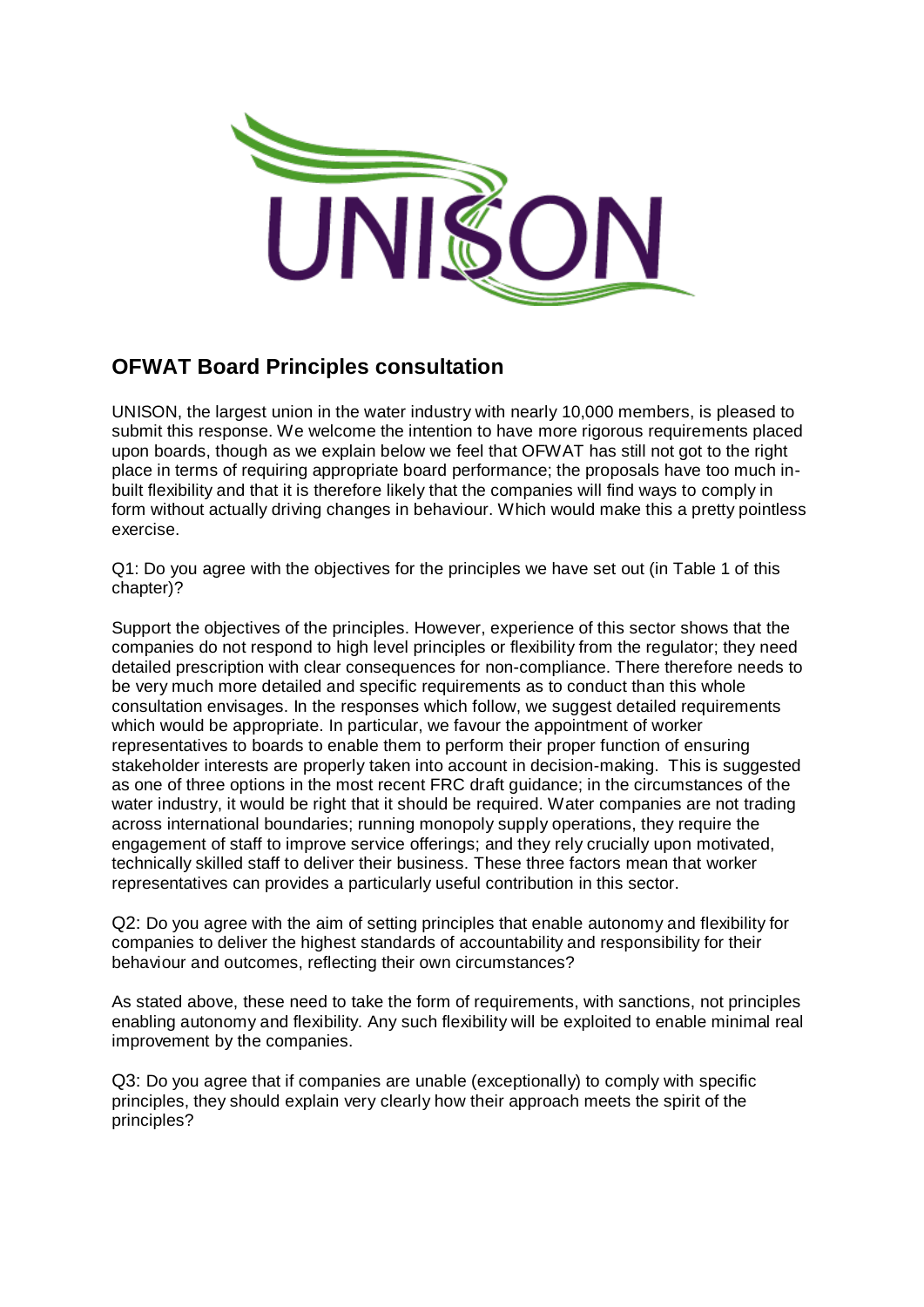No. We cannot see circumstances in which a company would be unable to have a compliant Board structure; though they might prefer to avoid doing so. There is no need to enable an avoidance mechanism.

Q4: Do you agree with our proposed principle for purpose, values and culture?

No. There needs to be a requirement placed upon Boards that they will engage with stakeholders, including their workforces, but also environmental and customer groups. The drafted principles could be satisfied without any outside contact of any kind. The "island" of decision-making is not altered unless you require it.

Q5: Do you agree with our proposed board leadership and transparency principle?

No. These relate solely to the Board explaining the basis of dividend policies and remuneration decisions, and other areas of consideration. The point from our perspective is not merely to understand the decisions that are taken, but for these to be different from what they have previously been. For us, the proposals naively posit that simply putting more information out there will lead to better outcomes. We see no support for this in how the companies have behaved in the past. There needs to be genuine, radical transparency, including detailed accounts of Board discussions, how Board members voted in key decisions, and so on. These are not ordinary public companies, but providers of public services; transparency requirements therefore increase.

We are pleased that obligations towards employees are specifically referenced.

Q6: Do you agree with our proposed principle for the stand-alone regulated company?

Yes.

Q7: Do you agree with our proposed board effectiveness principle?

Needs to be stronger. The proposed evaluation of board performance should be carried out by an independent entity, preferably with the same one auditing each board, to identify comparative good or weak performance. That independent entity should be appointed by OFWAT and funded through a levy on the companies The idea of each board marking its own homework or appointing a scrutineer, which it pays, will not give outsiders confidence in that process. Alternatively, trade unions could perform this function.

Board appointments should be made from a panel appointed through fair and open competition in a process superintended by OFWAT. This would avoid the appointment of "independent" directors who are actually trusties and drawn from the same narrow caste of people who already make up the Board cadre. That would build public confidence in the quality, diversity and independence of those appointed to board positions. As set out above, we favour a requirement that Boards have worker representation.

Q8: Do you think that the requirement for an independent chair should be a stand-alone licence obligation or should we allow some flexibility? If the latter, what mitigations would be appropriate where a company does not have an independent chair?

No flexibility is required. There's no reason not to have an independent chair.

Q9: Overall, how well do the proposed principles meet the aim of enabling autonomy and flexibility for companies to deliver the highest standards of accountability and responsibility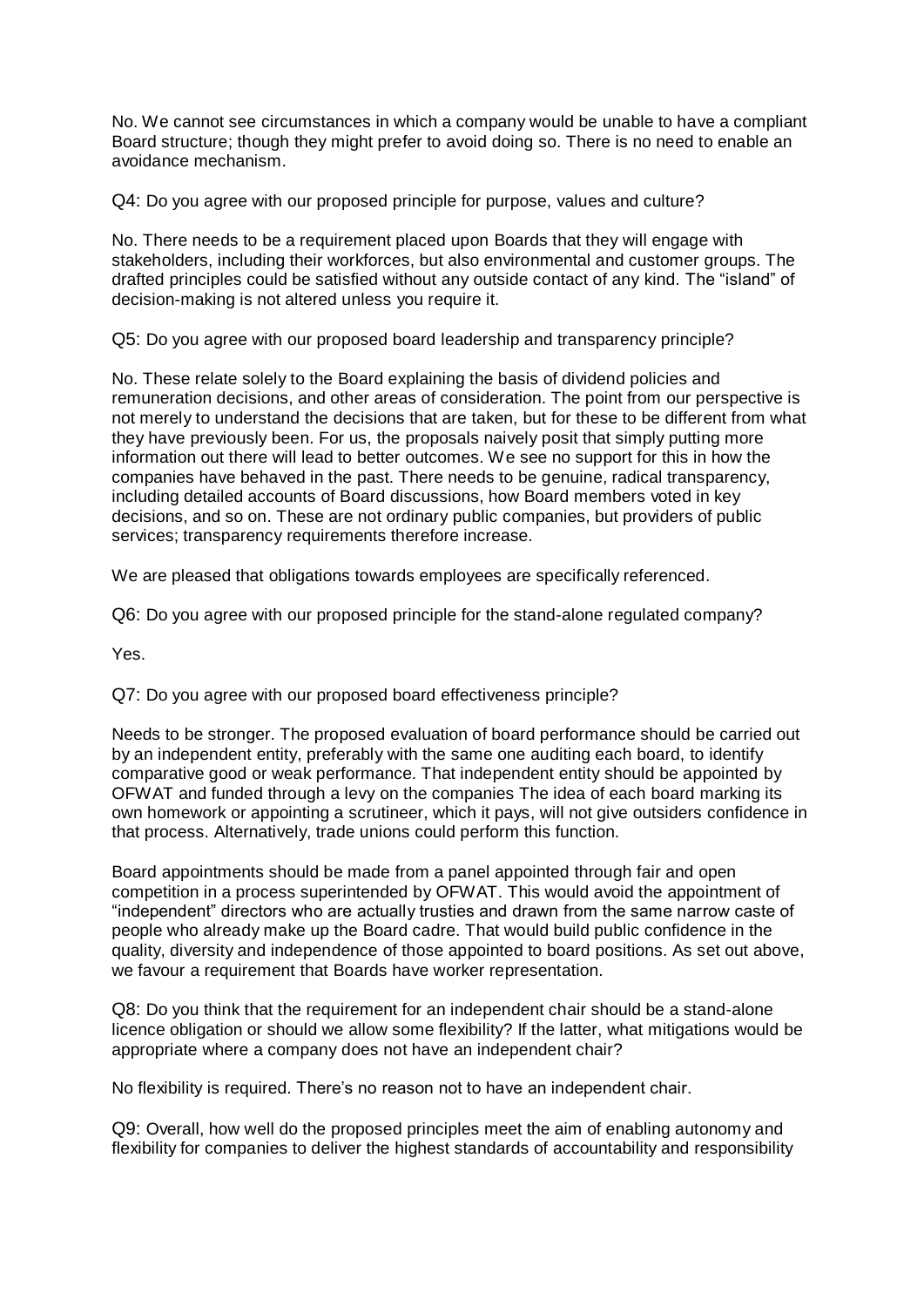for their behaviour and outcomes, reflecting their own circumstances (rather than setting overly prescriptive rules)?

This aim as described does suggest to us that OFWAT have not yet understood the crisis of public acceptability. This is a classic case for prescriptive rules. These Boards are running public services, not selling fast-moving consumer goods. It does sometimes seem that OFWAT is dazzled by the idea that somehow, set free to innovate these companies will provide a great service. All the evidence points the other way.

Q10: Do you agree with our proposal to insert a requirement in companies' licences that they must meet the principles?

Yes - but as observed above, in our view, these should not be principles, but more detailed requirements, with clear consequences for non-compliance.

Q11: Do you agree with our proposal for an appeal mechanism and a change process in the proposed licence condition to meet the principles?

Appeals mechanisms are necessary to any just system. However, the change process as set out suggests that companies would have a particular input into any proposed changes. It needs to be absolutely clear that OFWAT defends the public interest, not corporate interests, and that it will provide for full stakeholder engagement with corporate perspectives having no particular weighting in decision-making. OFWAT needs to better defend itself from the suggestion that it has excessively close and sympathetic understanding of company wishes, to command public confidence itself.

Q12: Are there specific instances where individual companies' licence conditions might conflict or overlap with the revised principles?

We guess that this consultation will unearth any such; we cannot conceive of any.

Q13: Do you agree that we should insert a requirement in companies' licences that independent non-executive directors should be the single largest group?

See below, question 15.

Q14: Do you agree with our proposal to use the criteria for independence as set out in the UK Corporate Governance Code? Do you think that there are any merits in instead setting out an alternative approach whereby we would insert criteria for independence in the licence?

The task here is different to the FRC's, which is setting rules for companies in ordinary competitive markets. It does not set rules for the particular circumstances of companies which are monopoly deliverers of a critical public service crucial to life and health. Bespoke critieria are appropriate for the water industry. We would be happy to engage on what these should be. It would also be appropriate for the directors to be not simply independent, but possessing (across the whole Board) particular relevant experience. This should include for example service delivery to the poor; employee engagement; and delivering environmental objectives. More engineers and fewer financial engineers would also be appropriate.

Q15: What are your views on the merits of going further than our proposal and instead requiring that independent non-executive directors to be the majority on the board? If we take this approach, should this be a sub-principle or licence requirement?